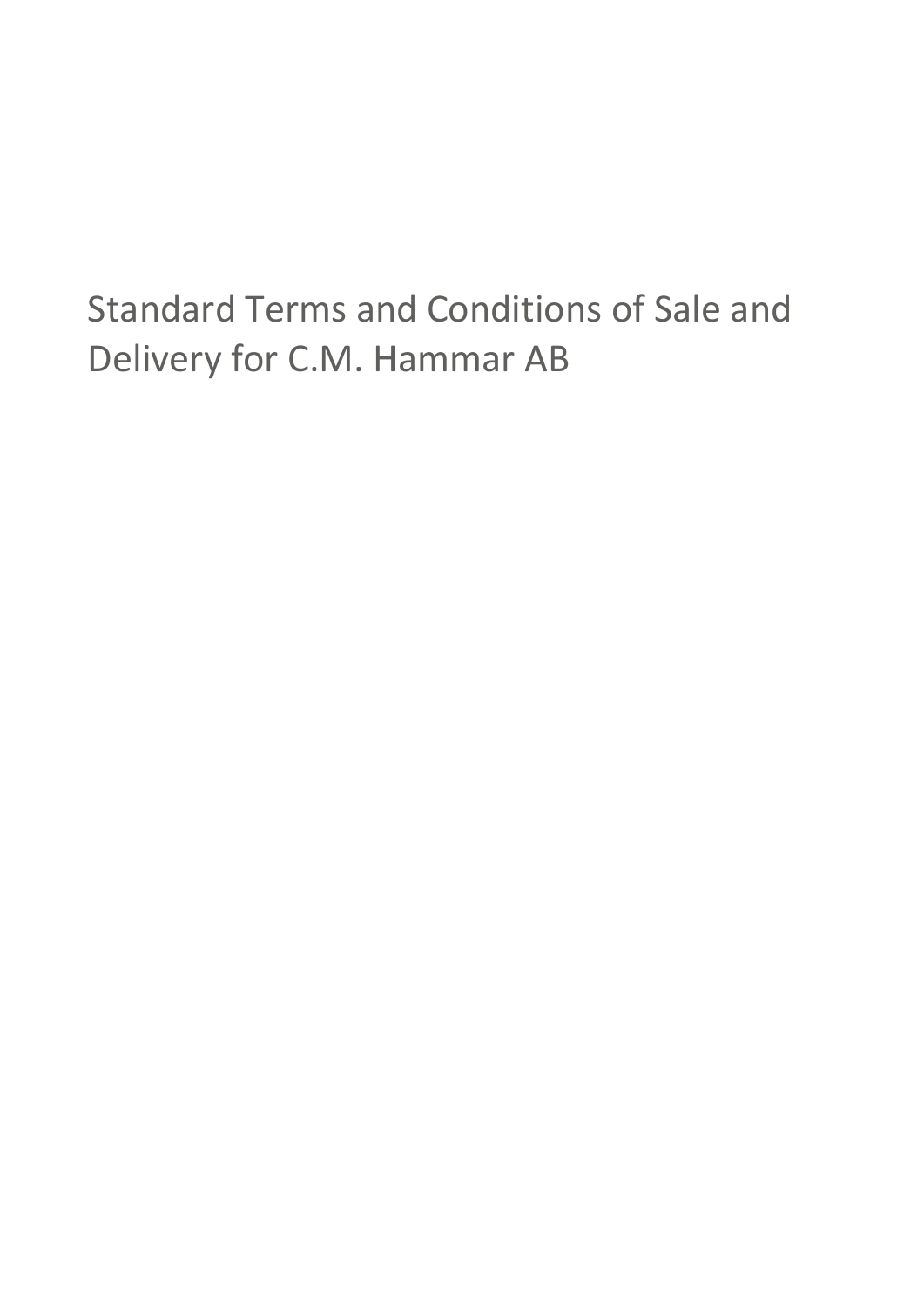

#### **1 GENERAL CONDITIONS**

- 1.1 Unless the parties agree otherwise in writing, these Standard Terms and Conditions ("Conditions") shall apply to C.M. Hammar AB [556075-4508] and C.M. Hammar AB ("CM Hammar") supply of the Products.
- 1.2 "Contract" means the agreement entered into between CM Hammar and the Purchaser regarding CM Hammar's supply of the Product;
- 1.3 "Product" means any product agreed in the Contract to be bought by Purchaser from CM Hammar; and
- 1.4 "Purchaser" means the person, legal entity or company who buys the Products.
- 1.5 Neither CM Hammar nor the Purchaser shall be bound by any terms other than those contained in these Conditions or those agreed by both parties in writing. Wherever these Conditions use the term "in writing", this shall mean by document signed by the parties, or by letter, fax, and electronic mail and by such other means as agreed by the parties.
- 1.6 These Conditions shall have precedence over any conditions appearing on any acceptance form, delivery form or other document or letter from the Purchaser. Such conditions shall have no effect whatsoever except in so far as they confirm the terms and conditions of the Contract or these Conditions.

#### **2 PRICE**

- 2.1 All prices are stated in EUR, USD, SEK and are exclusive of packaging, freight, tax and insurance charges.
- 2.2 The "Purchase Price" is the amount payable for the Products by the Purchaser and shall be exclusive of VAT and all duties and expenses incurred after delivery of the Product.
- 2.3 CM Hammar reserves the right to change the price if new or increased costs are incurred by CM Hammar as a result of changes in customs duty, taxes, etc., including taxes payable to transport, terminal or port authorities, etc., to the extent that any such additional costs can be attributed to the consignment in question.

#### **3 DELIVERY**

3.1 Delivery shall be in accordance with Ex Works (INCOTERMS 2010).

#### **4 DELAY**

4.1 If the parties have specified a period of time within which delivery must take place, CM Hammar shall have the right to decide within the limits of this period when actual delivery will take place.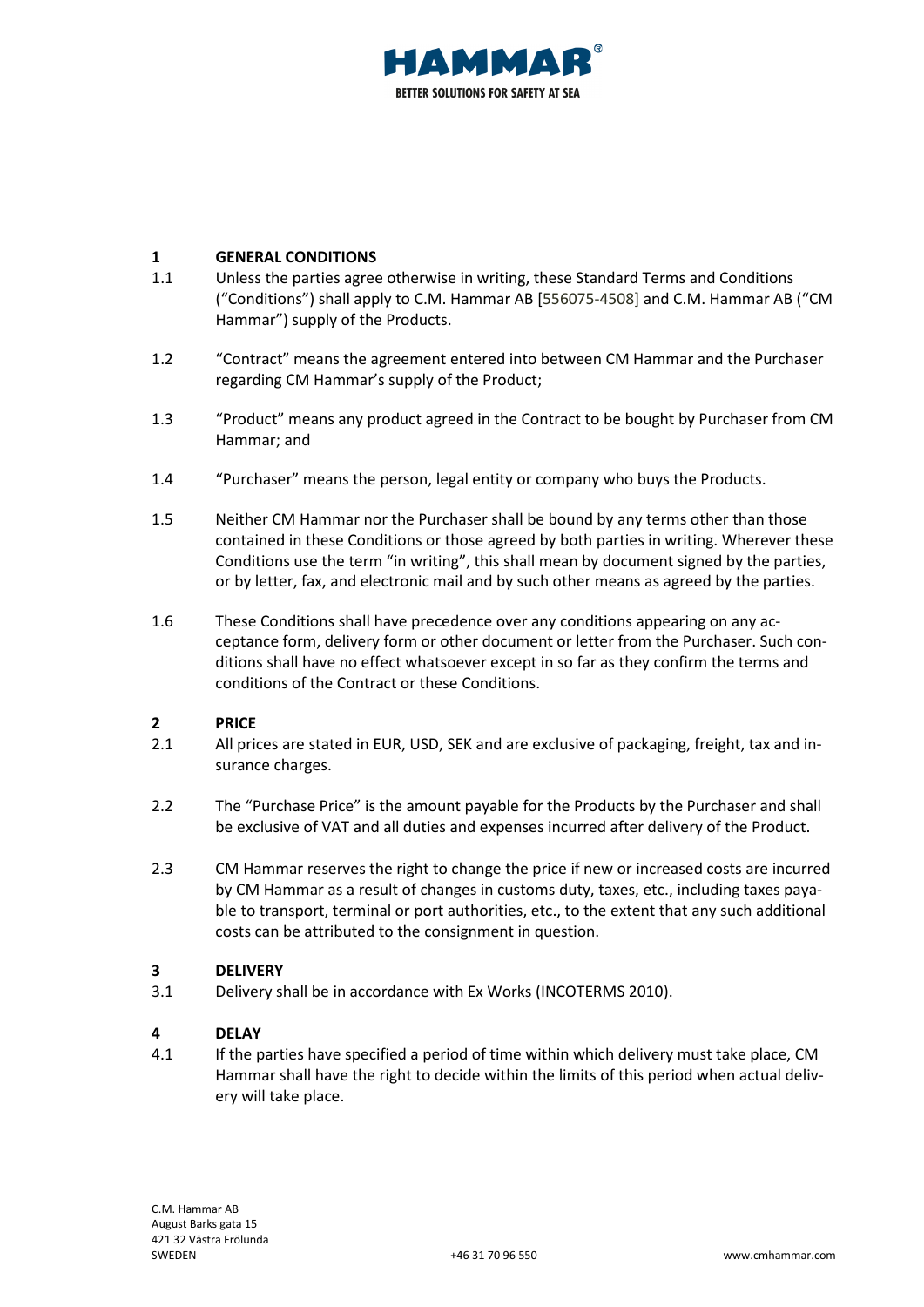

- 4.2 If CM Hammar anticipates that he will not be able to deliver the Product at the time of delivery, he shall forthwith notify the Purchaser thereof in writing, stating the reason, and if possible, the time when delivery can be expected.
- 4.3 If delay in delivery is caused by any of the circumstances mentioned in Clause [15](#page-6-0) or by an act or omission on the part of the Purchaser, including suspension under Clause[s 7.4](#page-4-0) or [11,](#page-5-0) the time for delivery shall be extended by a period which is reasonable having regard to all circumstances of the specific case. This provision applies regardless of whether the reason for the delay occurs before or after the agreed time for delivery.
- <span id="page-2-1"></span>4.4 If the Product is not delivered at the time of stipulated delivery, the Purchaser is entitled to liquidated damages from the date on which delivery should have taken place until actual delivery takes place. The liquidated damages shall be payable at a rate of zero point five (0.5) per cent of the Purchase Price for each completed week of the delay. The liquidated damages shall not exceed seven and a half (7.5) per cent of the Purchase Price.

If only part of the Product is delayed, the liquidated damages shall be calculated on the basis of the part of the Purchase Price which is attributable to such part of the Product which cannot as a consequence of the delay be used as intended by the parties.

The liquidated damages become due at the Purchaser's demand in writing but not before delivery has been completed or the contract is terminated pursuant to Clause [4.5.](#page-2-0) The Purchaser shall forfeit his right to liquidated damages if he has not lodged a claim in writing for such damages within six months after delivery should have taken place.

<span id="page-2-0"></span>4.5 If the delay in delivery is such that the Purchaser is entitled to maximum liquidated damages pursuant to Clause [4.4](#page-2-1) and the Product is still not delivered, the Purchaser may in writing demand delivery within a final reasonable period which shall not be less than one week.

If CM Hammar does not deliver within such final period and this is not due to any circumstance for which the Purchaser is responsible or circumstances mentioned in Clause [15,](#page-6-0) then the Purchaser may by notice in writing to CM Hammar terminate the contract in respect of such part of the Product which cannot as a consequence of CM Hammar's failure to deliver be used as intended by the parties.

If the Purchaser terminates the contract he shall be entitled to compensation for the loss he has suffered as a result of CM Hammar's delay. The aggregate compensation payable by CM Hammar for delayed delivery, including the liquidated damages which are payable pursuant to Clause [4.4,](#page-2-1) shall not exceed fifteen (15) per cent of that part of the Purchase Price which is attributable to the part of the Product in respect of which the contract is terminated.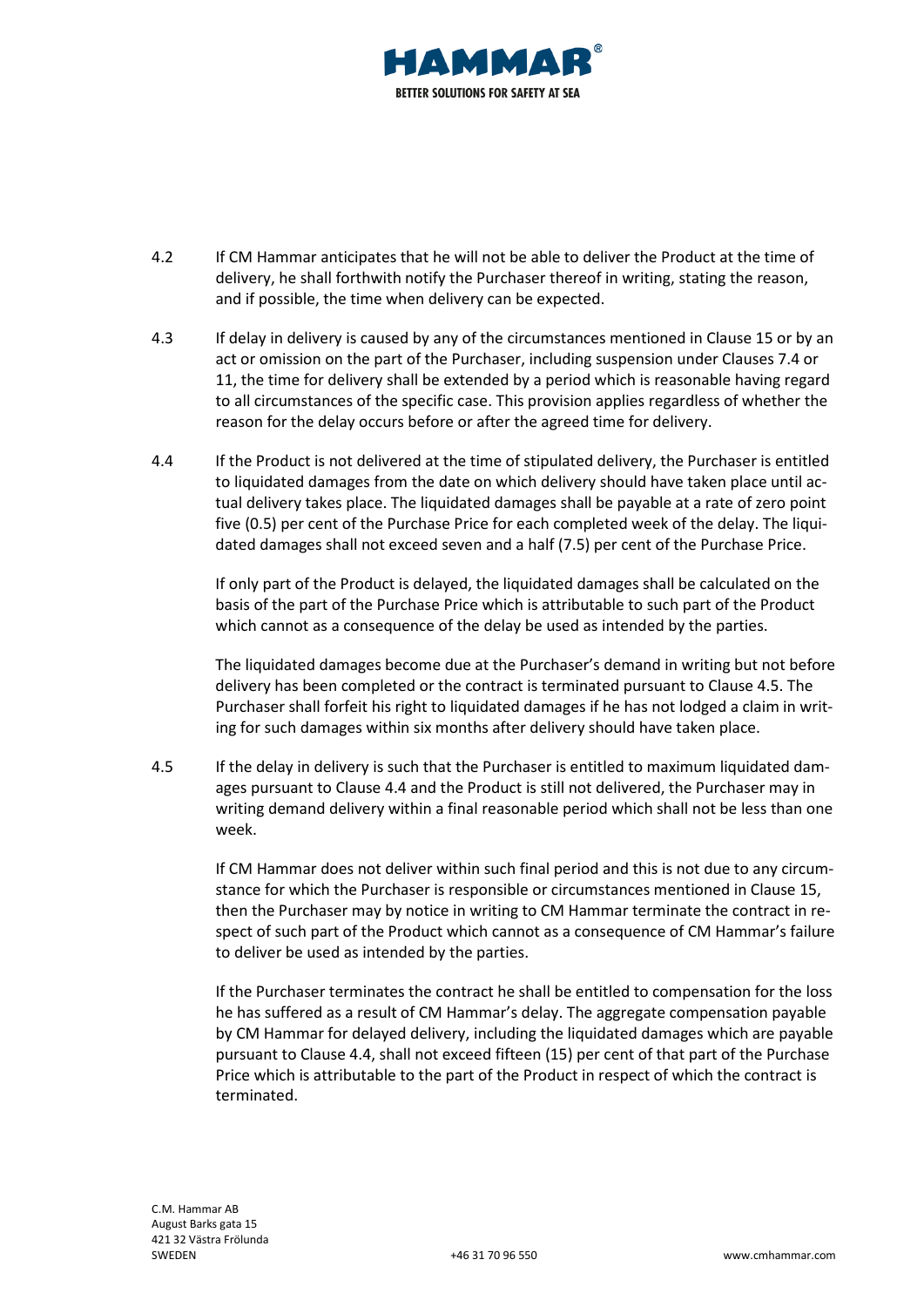

The Purchaser shall also have the right to terminate the contract by notice in writing to CM Hammar, if it is clear from the circumstances that a delay in delivery will occur, which under Claus[e 4.4](#page-2-1) would entitle the Purchaser to maximum liquidated damages. In case of termination on this basis, the Purchaser shall be entitled to maximum compensation under the third paragraph of this Clause [4.5.](#page-2-0)

4.6 Liquidated damages under Clause [4.4](#page-2-1) and termination of the Contract with compensation under Clause [4.5](#page-2-0) are the only remedies available to the Purchaser in case of delay on the part of CM Hammar. All other claims against CM Hammar based on such delay shall be excluded, expect where CM Hammar has been guilty of gross negligence. Within these Conditions gross negligence shall mean an act or omission implying either a failure to pay due regard to serious consequences, which a conscientious supplier would normally foresee as likely to ensue, or a deliberate disregard of the consequences of such act or omission.

# **5 ACCEPTANCE OF DELIVERY**

5.1 If the Purchaser anticipates that he will be unable to accept delivery of the Product at the delivery time, he shall forthwith notify CM Hammar in writing thereof, stating the reason and, if possible, the time when he will be able to accept delivery.

If the Purchaser fails to accept delivery at the delivery time, he shall nevertheless pay any part of the Purchase Price which becomes due at the time of the scheduled delivery, as if delivery had taken place. CM Hammar shall arrange for storage of the Product at the risk and expense of the Purchaser. CM Hammar shall also, if the Purchaser so requires, insure the Product at the Purchaser's expense.

5.2 Unless the Purchaser's failure to accept delivery is due to any such circumstances as mentioned in Clause [15,](#page-6-0) CM Hammar may by notice in writing require the Purchaser to accept delivery within a final reasonable period.

If for any reason for which CM Hammar is not responsible, the Purchaser fails to accept delivery within such final period, CM Hammar may by notice in writing terminate the Contract in whole or in part. CM Hammar shall then be entitled to compensation for the loss he has suffered by reason of the Purchaser's default.

#### **6 CLAIMS**

- <span id="page-3-0"></span>6.1 The Purchaser must inspect or arrange for inspection of the Product. This inspection shall take place immediately after actual delivery of the Product and shall be as thorough as necessary to reveal any defects except for latent defects.
- 6.2 If the Product is defective and the defect was or could have been ascertained during the inspection pursuant to Clause [6.1,](#page-3-0) the Purchaser shall not be entitled to claim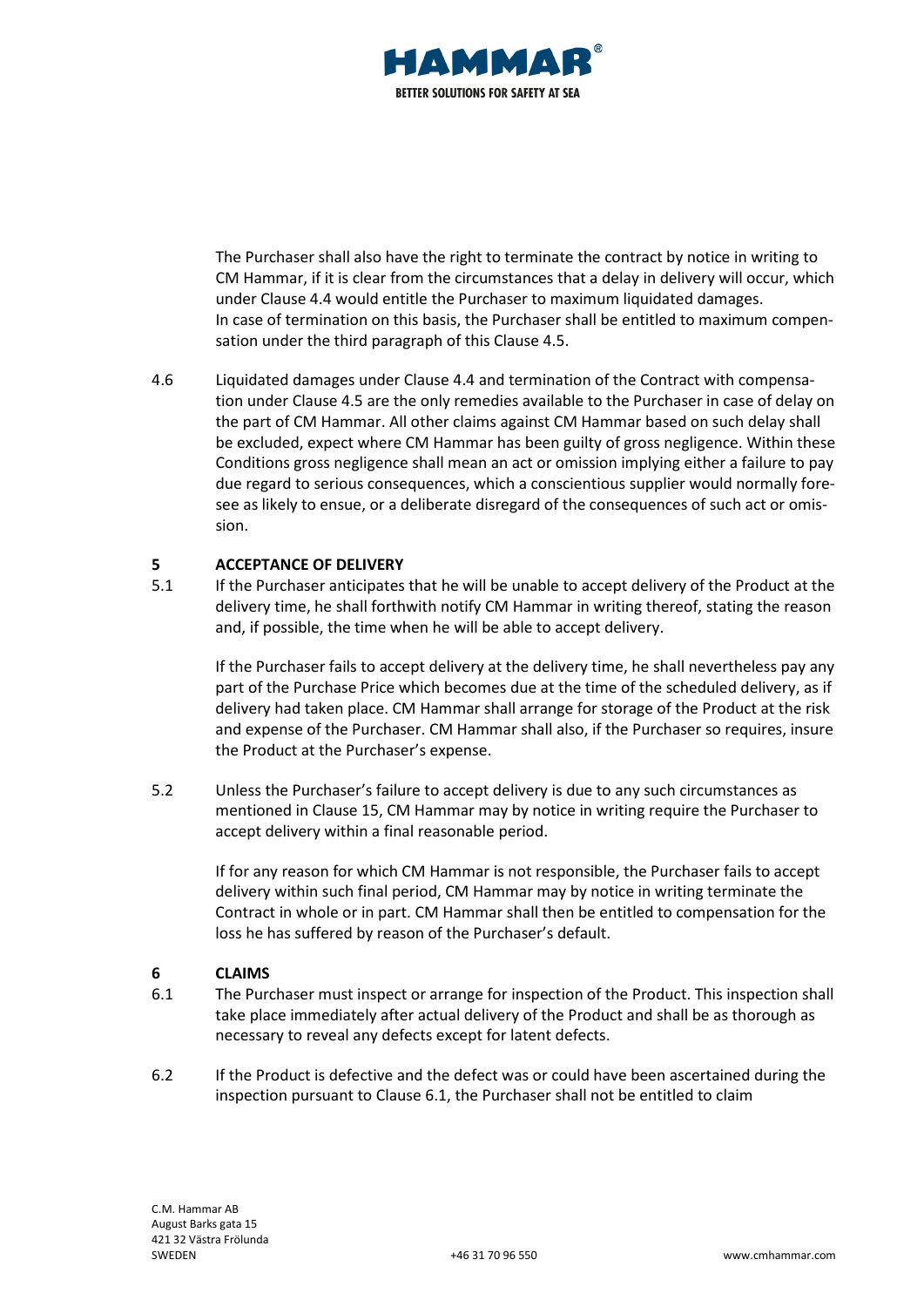

compensation for those defects unless he notifies CM Hammar of the nature of the defect in writing within seven (7) days after he ascertained or could have ascertained the defect.

- <span id="page-4-1"></span>6.3 CM Hammar shall rectify defective Products or replace the Product in question provided the Product is covered by warranty.
- 6.4 If no measures have been taken to rectify a defective Product covered by the warranty pursuant to Clause [6.3](#page-4-1) within reasonable time, the Purchaser shall be entitled to cancel the transaction, get a deduction in the Purchase Price or get compensation at the discretion of CM Hammar.
- 6.5 Changes to or unauthorized interfering with a Product without CM Hammar's prior approval in writing exempts CM Hammar from any liability for defects of the Products.

# **7 PAYMENT**

- 7.1 Unless otherwise agreed, the Purchase Price shall be paid in full when CM Hammar notifies the Purchaser that the Product, or the essential part of it, is ready for delivery.
- <span id="page-4-2"></span>7.2 Regardless of the means of payment used, payment shall not be deemed to have been effected before CM Hammar's account has been fully and irrevocably credited.
- 7.3 If the Purchaser fails to pay by the stipulated date, CM Hammar shall be entitled to interests from the day on which payment was due. Unless agreed otherwise in writing, the rate of interest shall be eight (8) percentage points above the rate of the main refinancing operations (MRO) of the European Central Bank in force on the due date of payment.
- <span id="page-4-0"></span>7.4 In case of late payment CM Hammar may, after having notified the Purchaser in writing, suspend its performance of the Contract until payment is received. If the Purchaser has not paid the amount due within three months, CM Hammar shall be entitled to terminate the Contract by notice in writing to the Purchaser and to claim compensation for the loss he has incurred. The compensation shall not exceed the agreed Purchase Price.

#### **8 RIGHT OF OWNERSHIP**

8.1 Right of ownership to the Product remains with CM Hammar (or a third party to whom the right have been assigned) until the Purchase Price is paid in full, cf. Claus[e 7.2,](#page-4-2) including interests and other costs which the Purchaser must bear according to these Conditions or otherwise agreed between the parties.

#### **9 PRODUCT CHANGES**

9.1 Without giving notice, CM Hammar reserves the right to change the Product as a result of general changes to the Products or generally for technical reasons, provided that the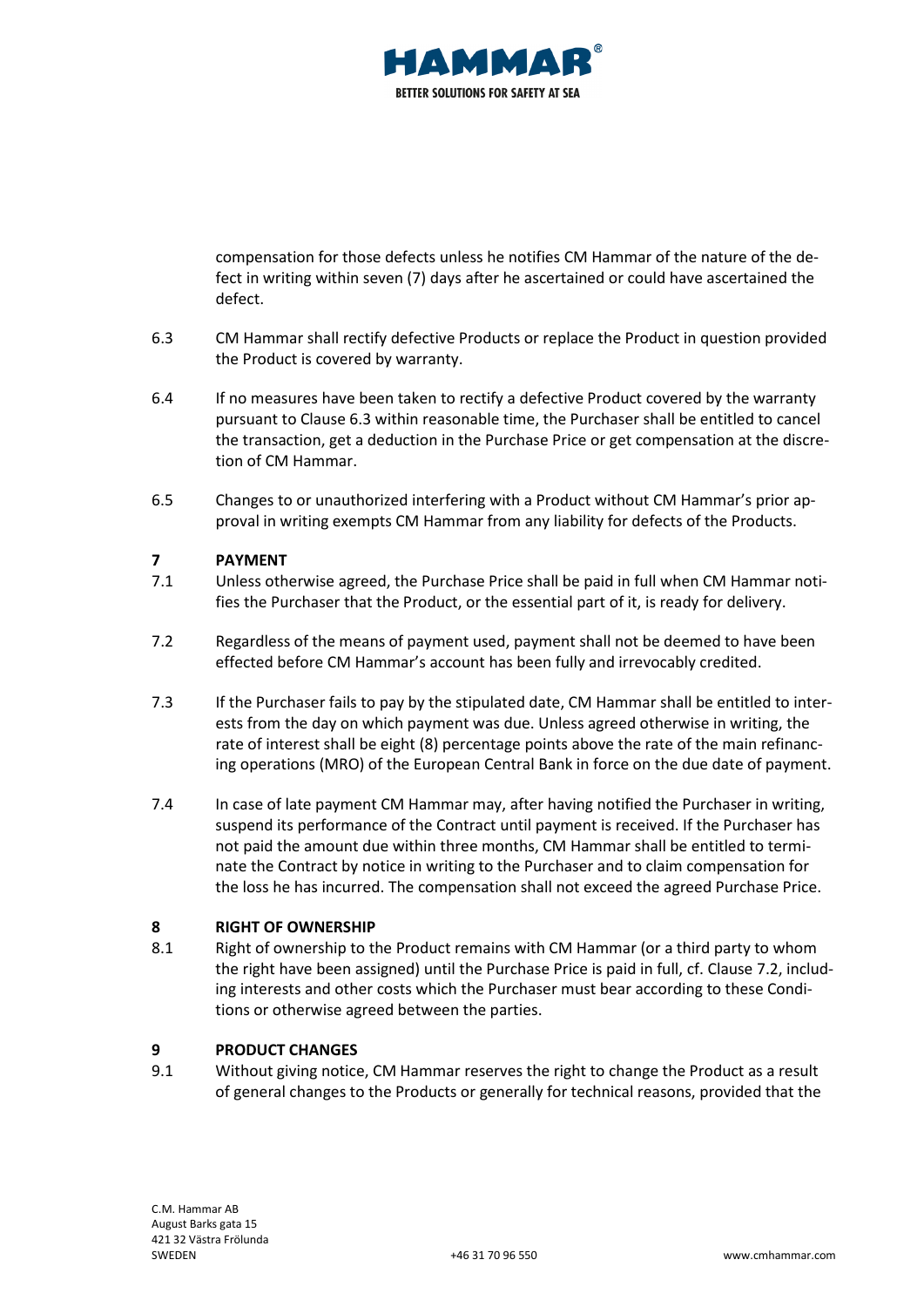

Products are not adversely affected whether generally or in any other material respect to the Purchaser.

# **10 <b>LIMITATION OF LIABILITY**<br>10.1 All claim raised by the Pur

- All claim raised by the Purchaser against CM Hammar pursuant to these Conditions in respect of a Product cannot exceed the Purchase Price for the Product in question.
- 10.2 Save for gross negligence or wilful misconduct on the part of CM Hammar, CM Hammar shall in no event be liable for any consequential loss, loss of profits, or any other indirect loss suffered by the Purchaser.

# <span id="page-5-0"></span>**11 ANTICIPATED NON-PERFORMANCE**

11.1 Notwithstanding other provisions in these Conditions regarding suspension, each party shall be entitled to suspend the performance of his obligations under the Contract, where it is clear from the circumstances that the other party will not be able to perform his obligations. A party suspending his performance of the Contract shall forthwith notify the other party thereof in writing. The suspension shall last until said circumstances are changed and both parties are confident that performance will take place.

#### **12 RETURNS**

- <span id="page-5-1"></span>12.1 Return of the Products will only be accepted by CM Hammar subject to prior agreement between the parties in writing.
- 12.2 Products which are being returned to CM Hammar pursuant to Clause [12.1](#page-5-1) must be returned in their original packaging and must be shipped at the Purchaser's account and risk. If the Products are returned in order for CM Hammar to repair them or provide a replacement delivery, the repaired or new Products shall be delivered in the same manner as the original consignment at the Purchaser's account and risk.

#### **13 PRODUCT LIABILITY**

13.1 As between the parties and notwithstanding the provisions of any other applicable local law, CM Hammar cannot be held liable for any consequential loss, loss of profits or other indirect loss as a consequence of product liability. Should CM Hammar be met with third party claims for product liability, the Purchaser shall indemnify CM Hammar against such third party claims.

#### **14 INTELLECTUAL PROPERTY RIGHTS**

14.1 All specifications, plans, drawings, patterns, blue prints, descriptions, designs, formulations, knowhow, technical information, advice and all intellectual property rights therein and in the Products supplied by CM Hammar to the Purchaser in connection with the Contract shall remain the property of CM Hammar. All of the foregoing and any information derived therefrom or otherwise communicated to the Purchaser in connection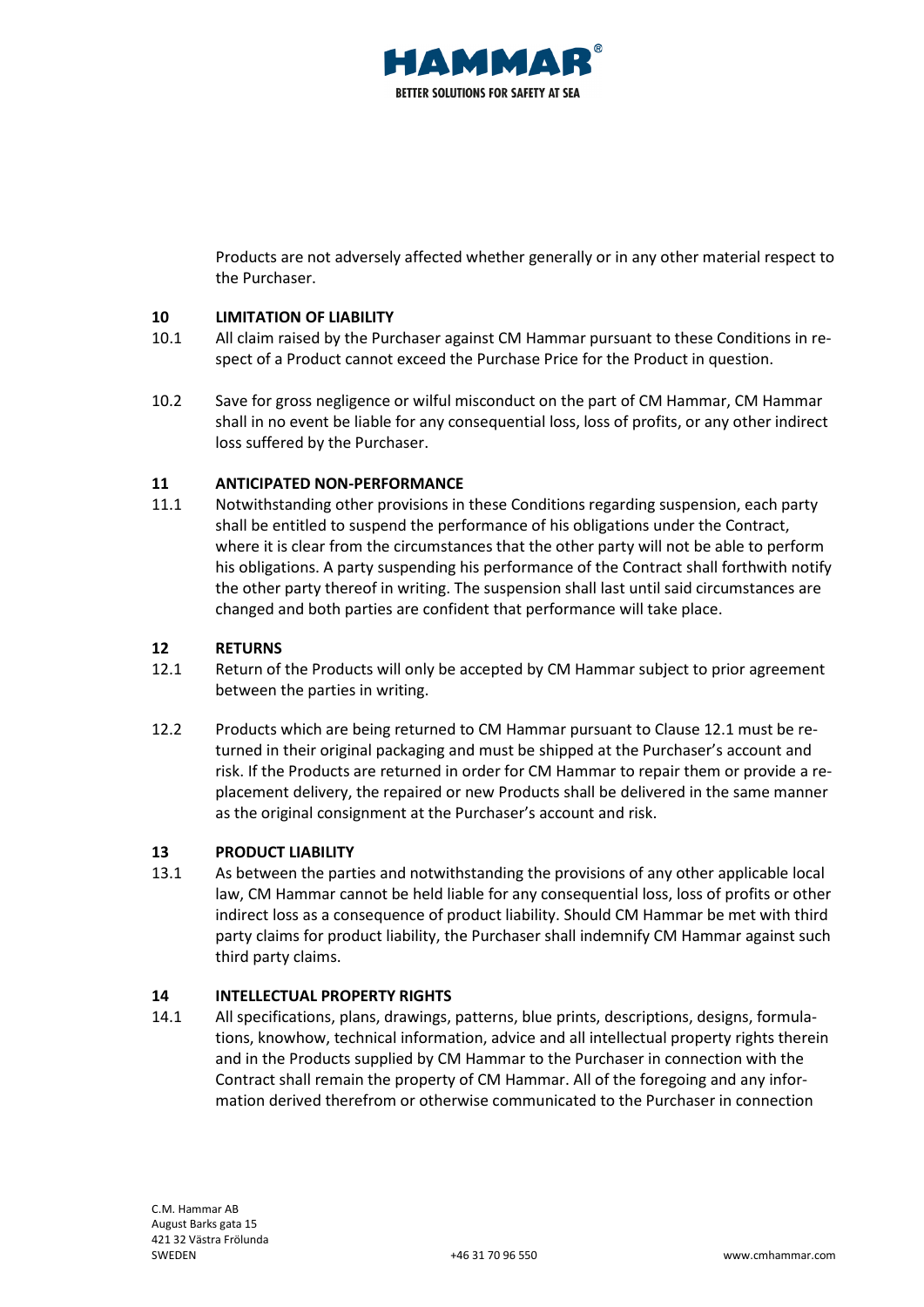

with the Contract shall be treated by the Purchaser as confidential and shall not without the consent in writing of CM Hammar be published or disclosed to any third party or used by the Purchaser except to the extent necessary to implement the Contract.

- 14.2 No liability shall be accepted for the infringement of any third party intellectual property rights caused by any design or instruction furnished to CM Hammar by the Purchaser, and the Purchaser shall indemnify CM Hammar against such third party intellectual property claims.
- 14.3 To the best of CM Hammar's knowledge, the intellectual property rights related to the Products do not infringe any third party rights. However, CM Hammar does not make any warranty to that effect.
- 14.4 If any claim is asserted against the Purchaser in relation to the Products, or if the Purchaser learns that a third party has or claims rights in property which would or might conflict with the proposed or actual use of the Product, or the Purchaser discovers that any intellectual property rights of the Product have been infringed upon by a third party, then the Purchaser shall immediately notify CM Hammar. In no event shall the Purchaser have the right, without the prior written consent of CM Hammar, to acknowledge the validity of the claim of such party, to obtain or seek a license from such party, or to take any other action which might impair the ability of CM Hammar to contest the claim of such party if CM Hammar so elects. The Purchaser agrees at CM Hammar's request to take such reasonable action as requested by CM Hammar in the Purchaser's use of the Product, if CM Hammar, in its sole discretion, determines that such action is necessary to resolve or settle the claim or suit or eliminate or reduce the threat of a claim or suit by such party.
- 14.5 CM Hammar may, at its own discretion, take or defend any claim or action relating to the establishment, protection, maintenance, preservation or infringement of any of the intellectual property rights and shall be entitled to do so in either its own or, if applicable, the Purchaser's name and/or to join the Purchaser as a party to any such proceedings and CM Hammar shall be entitled to retain all of the expenses and damages recovered as a result of such proceedings. The Purchaser shall provide CM Hammar and its nominees with such reasonable assistance as CM Hammar may from time to time require in connection with any such claim or action. The Purchaser shall not without CM Hammar's prior written approval make any demands or claims, bring actions, effect any settlements or take any action against any person who has infringed intellectual property rights in the Products.

#### <span id="page-6-0"></span>**15 FORCE MAJEURE**

15.1 Either party shall be entitled to suspend performance of its obligations under the Contract to the extent that such performance is impeded or made unreasonably onerous by